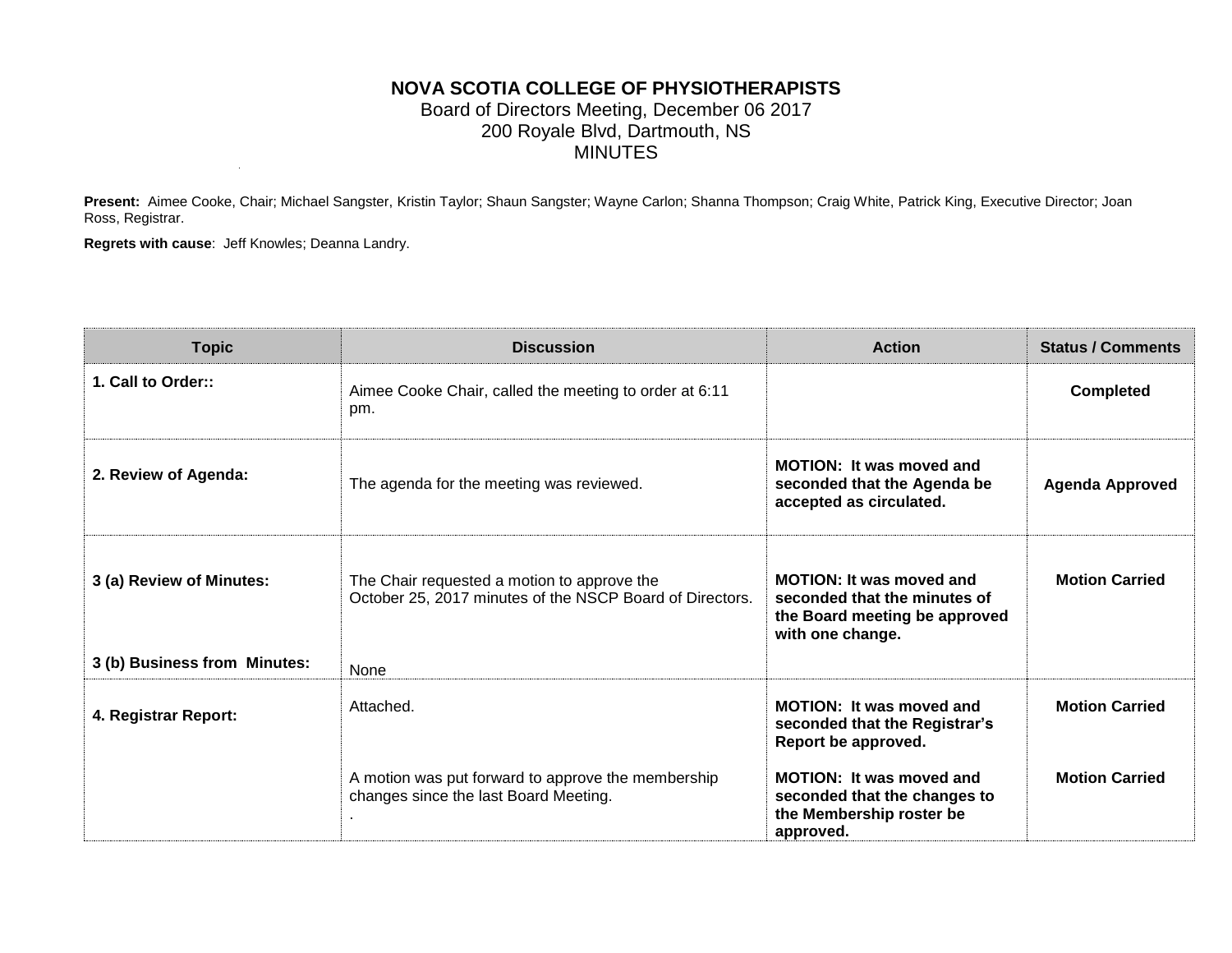## **NOVA SCOTIA COLLEGE OF PHYSIOTHERAPISTS**

#### Board of Directors Meeting, December 06 2017 200 Royale Blvd, Dartmouth, NS MINUTES

| <b>Topic</b>                         | <b>Discussion</b>                                                                                                                                   | <b>Action</b>                                                                                                | <b>Status / Comments</b> |
|--------------------------------------|-----------------------------------------------------------------------------------------------------------------------------------------------------|--------------------------------------------------------------------------------------------------------------|--------------------------|
| <b>5. Executive Directors Report</b> | Attached                                                                                                                                            | <b>MOTION: It was moved and</b><br>seconded that the Executive<br>Director's Report be approved.             | <b>Motion Carried</b>    |
| 6. Treasurer's Report                | a) Kristin Taylor, Treasurer, reviewed the October 30,<br>2017 NSCP Financial Statements.                                                           | <b>MOTION: It was moved and</b><br>seconded that the financial<br>statements be accepted.                    | <b>Motion Carried</b>    |
| 7. Committee Reports:                |                                                                                                                                                     |                                                                                                              |                          |
| a) Investigations Committee:         | Mr. King reported that two complaints had been received<br>and that the initial process was underway.                                               |                                                                                                              |                          |
| b) Alliance:                         | See attached Registrar's Report                                                                                                                     |                                                                                                              |                          |
| c) Practice Standards:               | Shaun Sangster, Chair of the Practice Standards reported<br>that the Committee had met and completed the work on<br>the Billable Services Advisory. | <b>MOTION: It was moved and</b><br>seconded that the Billable<br>Services Advisory be posted on<br>the NSCP. | <b>Motion Carried</b>    |
| d) Peer Assessment:                  | See Executive Director Report                                                                                                                       |                                                                                                              |                          |
| f) Nominating Committee:             | No report required at this time.                                                                                                                    | MOTION: It was moved and                                                                                     | <b>Motion Carried</b>    |
| g) Committee Reports                 |                                                                                                                                                     | seconded that the Committee<br>Reports be approved.                                                          |                          |
|                                      |                                                                                                                                                     |                                                                                                              |                          |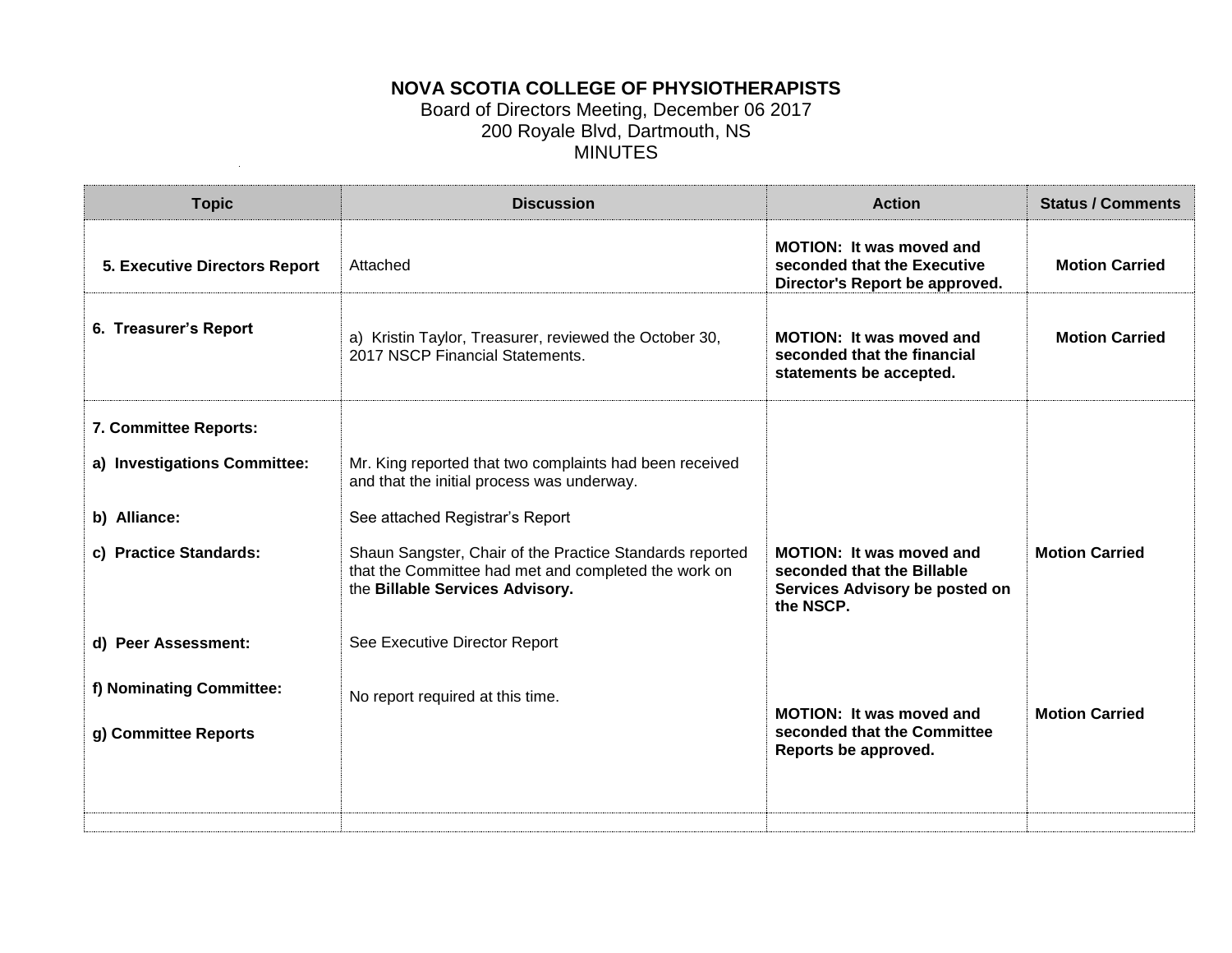## **NOVA SCOTIA COLLEGE OF PHYSIOTHERAPISTS**

#### Board of Directors Meeting, December 06 2017 200 Royale Blvd, Dartmouth, NS MINUTES

| <b>Topic</b>                                   | <b>Discussion</b>                                                                                                                                                                                                                                                                                                                                                   | <b>Action</b>                                                                                                                                                        | <b>Status / Comments</b>                                    |
|------------------------------------------------|---------------------------------------------------------------------------------------------------------------------------------------------------------------------------------------------------------------------------------------------------------------------------------------------------------------------------------------------------------------------|----------------------------------------------------------------------------------------------------------------------------------------------------------------------|-------------------------------------------------------------|
| 8. New Business:                               | <b>None</b>                                                                                                                                                                                                                                                                                                                                                         |                                                                                                                                                                      |                                                             |
| 9. Discussion:                                 | a) Joan presented the information on the Practicing NC<br>Classification with reference to essential competencies.<br>Discussion followed on the ramifications of staying with the<br>current categories or making changes effective in the new<br>year.                                                                                                            | 9a: MOTION: Retract the current<br><b>Practicing (NC) classification</b><br>and go back to just the<br><b>Practicing and Non Practicing</b><br>categories. Seconded. | <b>Motion Carried</b>                                       |
|                                                | b) Michael Sangster, Chair of the Search Committee for a<br>new Executive Director, presented the work of the search<br>committee and details of the interview process. They<br>interviewed two of the three applicants and recommend,<br>based on the process and the interviews, that the Board<br>make an offer of employment to the applicant Mark<br>Williams. | 9b: MOTION: The Board make an<br>offer of employment for the E.D.<br>position to Mark Williams.<br>Seconded.                                                         | <b>Motion Carried.</b><br>Mike to contact Mark<br>tomorrow. |
| 10. Correspondence:                            | <b>None</b>                                                                                                                                                                                                                                                                                                                                                         | <b>None</b>                                                                                                                                                          |                                                             |
| 11. Conflict of Interest<br><b>Declaration</b> |                                                                                                                                                                                                                                                                                                                                                                     | <b>None</b>                                                                                                                                                          |                                                             |
| 12. Adjournment:                               |                                                                                                                                                                                                                                                                                                                                                                     | <b>Meeting Adjourned</b>                                                                                                                                             |                                                             |
| <b>Next Meeting:</b>                           | Next meeting Wednesday, January 31, 2018 - IWK                                                                                                                                                                                                                                                                                                                      |                                                                                                                                                                      |                                                             |